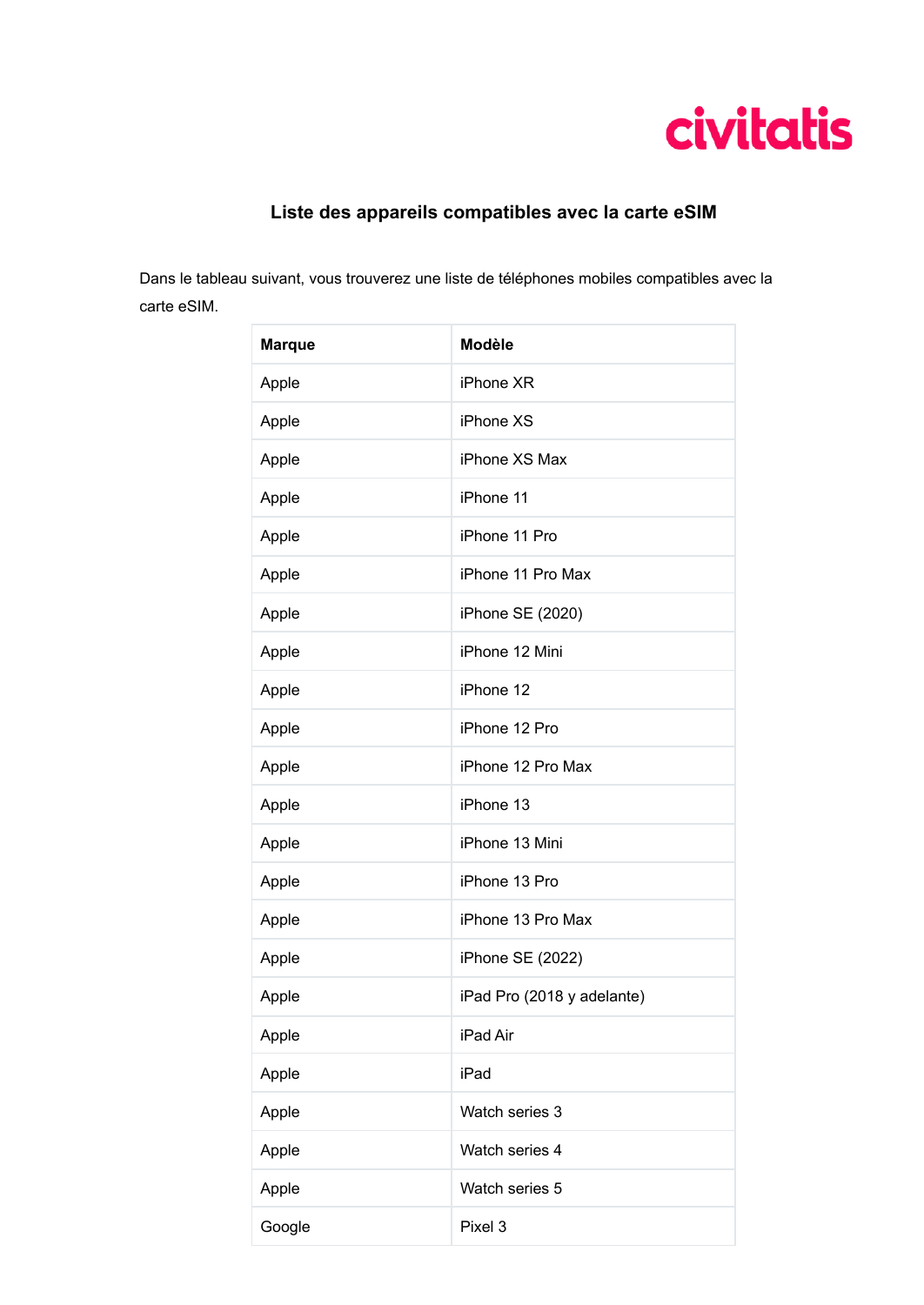| <b>Marque</b>           | <b>Modèle</b>           |
|-------------------------|-------------------------|
| Google                  | Pixel 3e                |
| Google                  | Pixel 4                 |
| Google                  | Pixel 4a                |
| Google                  | Pixel 5                 |
| Google                  | Pixel 6 Pro             |
| Huawei                  | P40                     |
| Huawei                  | P40 Pro                 |
| Huawei                  | P40 Pro+                |
| Huawei                  | Mate 40 Pro             |
| Motorola                | <b>Razr 2019</b>        |
| Motorola                | Razr 5G                 |
| Samsung                 | Galaxy Fold             |
| Samsung                 | Galaxy Z Fold 2 5G      |
| Samsung                 | Galaxy Z Fold3 5G       |
| Samsung                 | Galaxy Z Flip           |
| Samsung                 | Galaxy Z Flip 5G        |
| Samsung                 | Galaxy Z Fold2 5G       |
| Samsung                 | Galaxy S20              |
| Samsung                 | Galaxy S21              |
| Samsung                 | Galaxy S21+5G           |
| Samsung                 | Galaxy S21 Ultra 5G     |
| Samsung                 | Galaxy S22              |
| Samsung                 | Galaxy S22+             |
| Samsung                 | Galaxy Note 20 Ultra 5G |
| Samsung                 | Galaxy Note 20          |
| Nuu Mobile              | X <sub>5</sub>          |
| <b>Planet Computers</b> | Gemini PDA              |
| Rakuten Mobile          | Rakuten Mini            |
| Oppo                    | Find X3 Pro             |